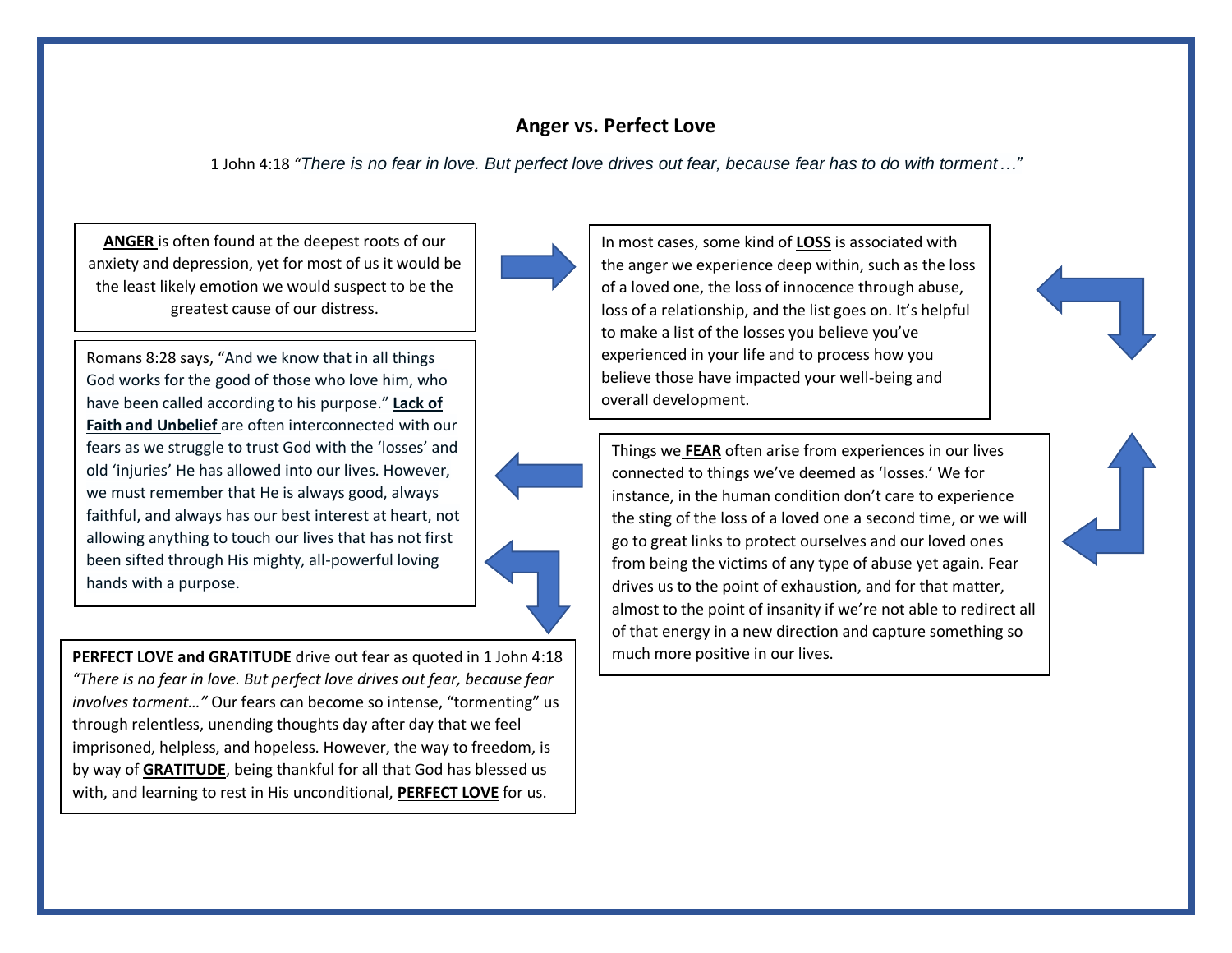## **Anger vs. Perfect Love**

1 John 4:18 *"There is no fear in love. But perfect love drives out fear, because fear has to do with torment…"*

**ANGER** is often found at the deepest roots of our anxiety and depression, yet for most of us it would be the least likely emotion we would suspect to be the greatest cause of our distress.

In most cases, some kind of **LOSS** is associated with the anger we experience deep within, such as the loss of a loved one, loss of a relationship, the loss of innocence through abuse, and the list goes on. It's helpful to make a list of the losses you believe you've experienced in your life and to process how you believe those have impacted your well-being and

overall development.

Things we **FEAR** often arise from experiences in our lives connected to things we've deemed as 'losses.' We for instance, in the human condition don't care to experience the sting of the loss of a loved one a second time, or we will go to great links to protect ourselves and our loved ones from being the victims of any type of abuse yet again. Fear drives us to the point of exhaustion, and for that matter, almost to the point of insanity if we're not able to redirect all of that energy in a new direction and capture something so much more positive in our lives.

| <b>List of Losses</b> | <b>List of Fears</b> |
|-----------------------|----------------------|
|                       |                      |
|                       |                      |
|                       |                      |
|                       |                      |
|                       |                      |
|                       |                      |